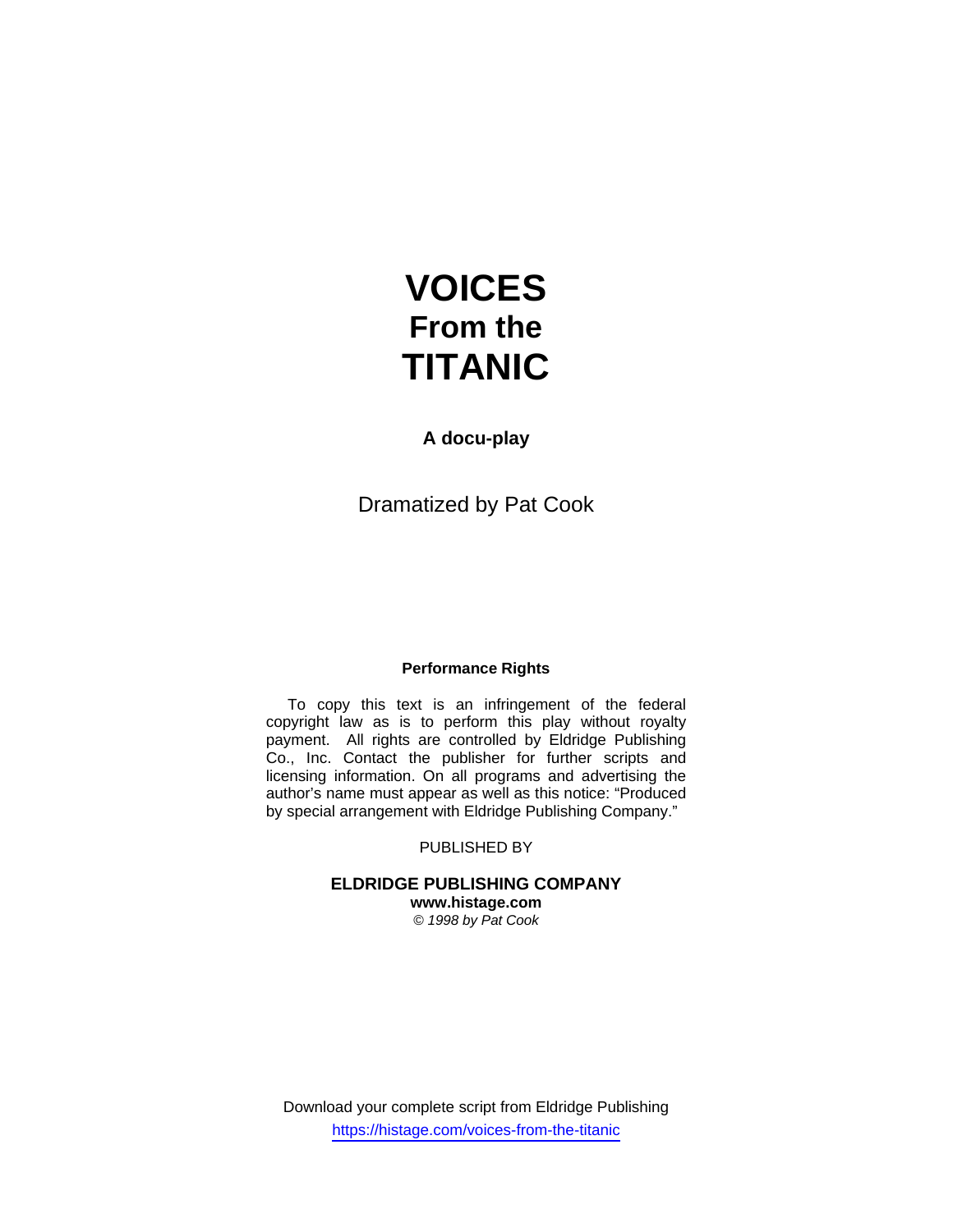*Voices From The Titanic -2-* 

*Dedicated to those who lost their lives on that tragic night, and to those who survived to tell the story.* 

> *The Playwright Pat Cook*

#### **ACKNOWLEDGMENTS**

 This play is based on the known facts in the tragedy of the *RMS Titanic*. All the events depicted in this play are "as they happened" according to the latest research. It is a theatrical compilation of historical facts, newspaper articles and interviews with the people who lived through the disaster. All the characters who are identified in the show actually existed and, in some cases, "speak for themselves," telling their stories in their own words. The few fictional nameless characters, Gentlemen, Lady, Newsboys, etc. are inserted to provide additional facts and, in some cases, atmosphere. I would like to thank Philip Hind for his permission to use his excellent and extensive Internet text, "The Encyclopedia Titanica," copyright 1997, in my research. I consider it the utmost in biographical facts regarding the doomed ocean liner. Also, I owe a large debt of gratitude to Bob Flowers for allowing me to use his on-line web page, "*Titanic* - Voyage Of Discovery," for further research.

 And to Arnaud Mouronval, for granting me permission to pull facts from his web page, "*Titanic* - A Tragic Destiny," I am forever grateful. And, of course, John Rudolph for granting me permission to his on-line page, "*RMS Titanic*," which includes recollections of Anna Turja, *Titanic* survivor and John's grandmother. Thanks, John. I owe you several.

 And finally to the kind people at Congressional Information Services in Bethesda, Maryland, my gratitude for your reprints of "The 1912 Senate Hearings on the *Titanic* Disaster."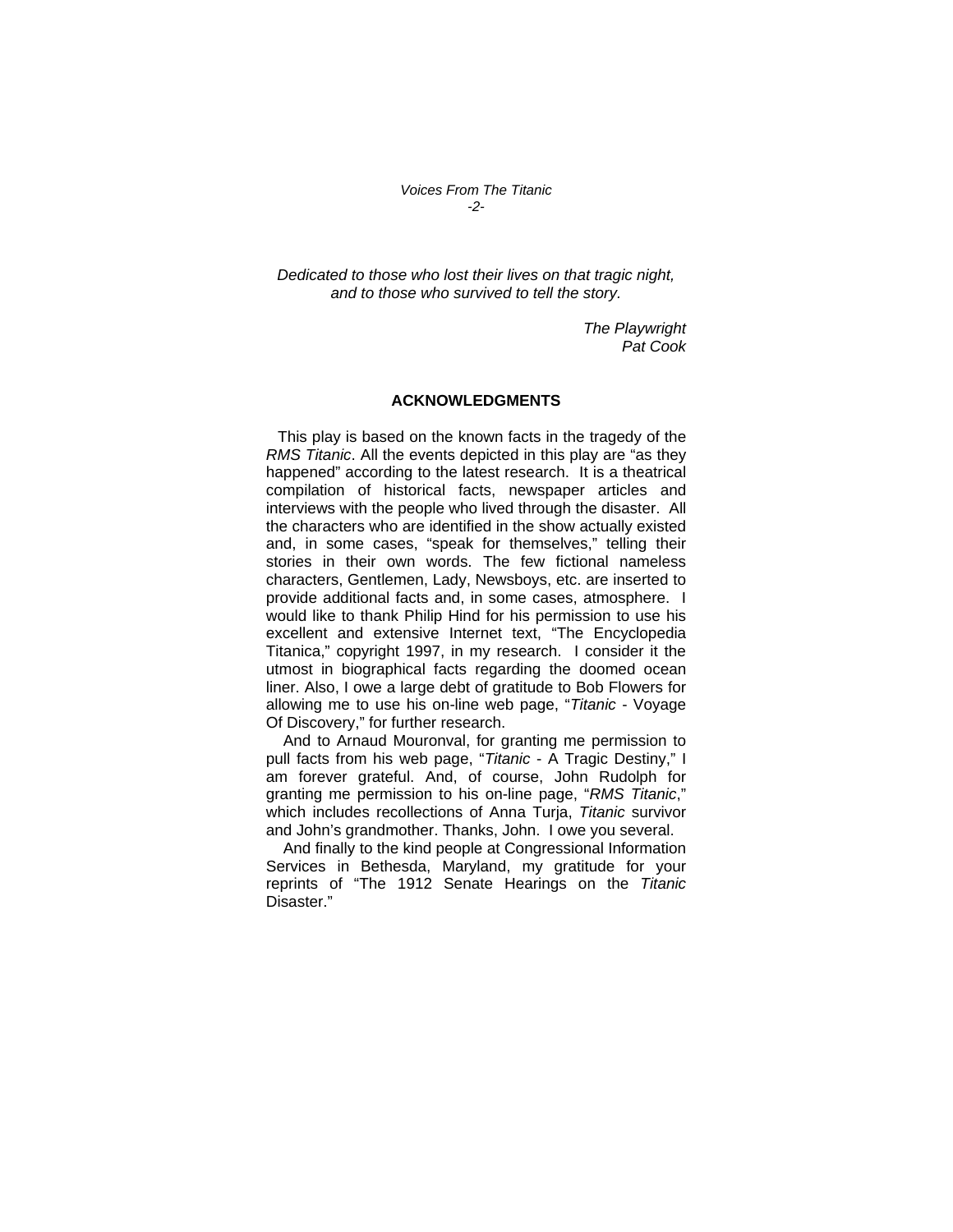*Voices From The Titanic -3-* 

#### **STORY OF THE PLAY**

 A history professor enters and begins to read: "On April fourteenth, nineteen twelve, at eleven-forty p.m., the *RMS Titanic* struck an iceberg." He then wonders about the bravery and tragedy of the event. Suddenly, the stage comes alive with passengers and crew of that gilded age. In a series of short scenes, we meet some of the people who lived through the sinking of the *Titanic*, speaking to us as if we are passengers ourselves. This poignant story is told in a docu-play format using the actual conversations. "I never said this ship was unsinkable," Thomas Andrews, the builder of the mammoth ship, tells us. "I said she was practically unsinkable." We see the magnificent vessel through the eyes of both the first class passengers and the third class. When Frederick Fleet spots the iceberg, all the officers are called upon to carry out the most dreaded command Capt. Smith ever had to issue: "Get the lifeboats ready!" It's all true - the panic, the valor and the bravery. Representational sets.

 A sequel to this play, ECHOES FROM THE *TITANIC*, which dramatizes the Senate hearings concerning the disaster, is available from Eldridge Publishing.

#### **A NOTE ABOUT THE SHOW**

 This docu-play can be produced as written or performed in a reader's theater format, since all the characters are identified during the course of the action. Because this is an extremely large, male heavy show, I would suggest having the actors and actresses play as many parts as possible. The cast can simply wear a basic outfit of black or dark pants or skirts, white shirts or blouses and black ties. Then after they play a part and exit, it would simply be a matter of replacing a jacket, vest or hat and returning seconds later as their next character if needed. Using this idea, it is possible to do the show with approximately 11 men and 7 women. Of course, the larger the cast the better, especially for the "lifeboats" section.

**Stage performance time:** Approximately 40 minutes.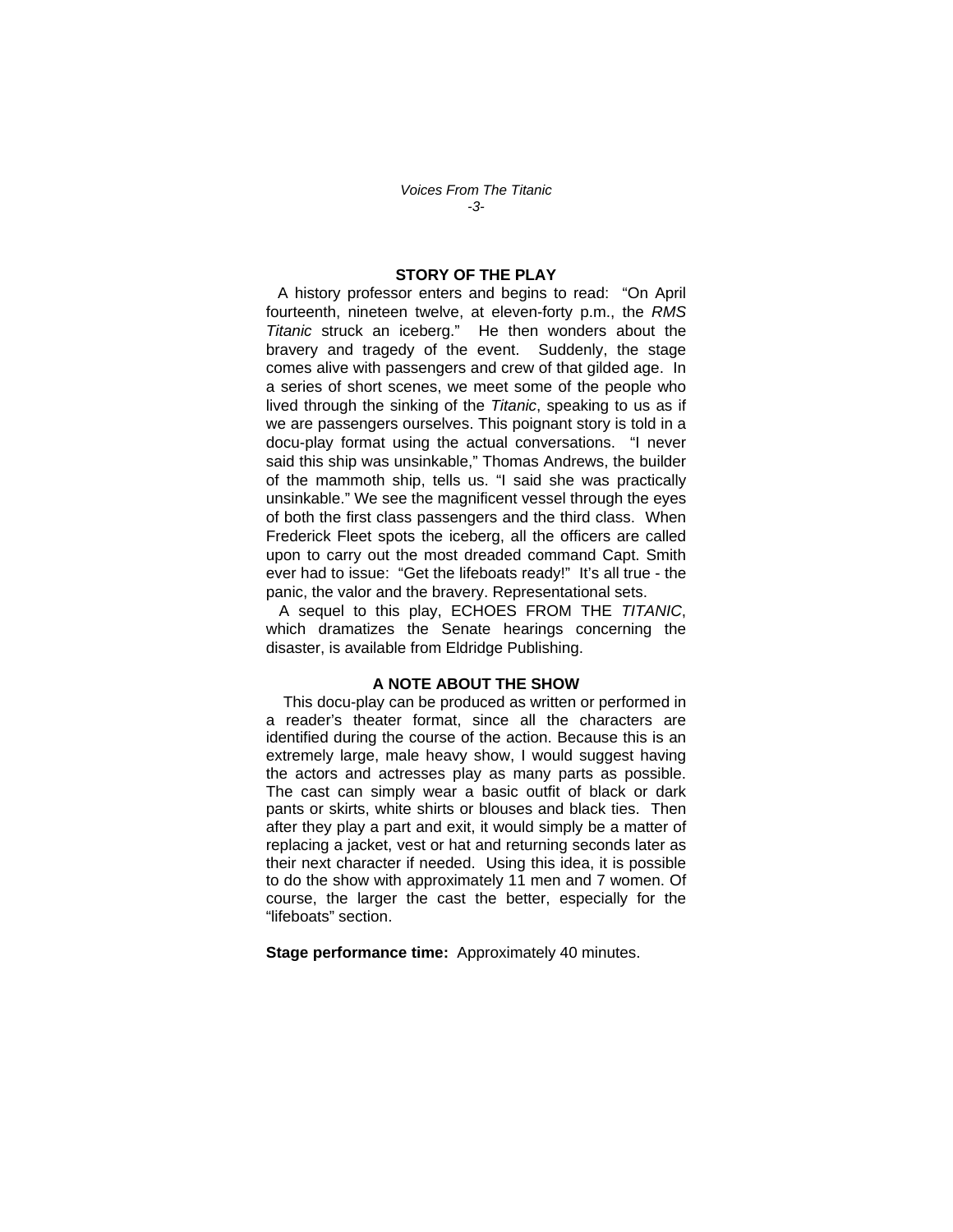*Voices From The Titanic -4-* 

#### **CAST OF CHARACTERS**

*(Flexible cast of 18, with doubling, to 63.)* 

**PROFESSOR:** Lecturer. (Either man or woman.) **NEWSBOY 1:** English teenager. **NEWSBOY 2:** American teenager. **CAPT. EDWARD SMITH:** English, Captain of the *Titanic*, 59. **MOTHER:** Passenger, American, 40s. **DAUGHTER:** Passenger, American, late teens. **2ND OFFICER CHARLES LIGHTOLLER:** Deck officer, English, 38. **THOMAS ANDREWS:** Builder of *Titanic*, Irish, 39. **BRUCE ISMAY:** Managing Director of the White Star line, English, 50. **JACK PHILLIPS:** Telegrapher, English, 24. **HAROLD BRIDE:** Telegrapher, English, 24. **1ST OFFICER WILLIAM MURDOCH:** Deck officer, Scottish, 39. **MAGGIE (MOLLY) BROWN:** Passenger, American, mid-40s. **MADELEINE ASTOR:** Passenger, American, 19. **MARIA PANULA:** Passenger, Finnish, 41. **ANNA TURJA:** Passenger, Finnish, 21. **ALMA PAULSSON:** Passenger, Swedish, 29. **REV. JOHN HARPER:** Passenger, American, mid 30s. **JESSIE LEITCH:** Passenger, English, mid 40s. **CHIEF OFFICER HENRY WILDE:** Deck officer, English, middle age. **4TH OFFICER JOSEPH BOXHALL:** Deck officer, English, 28. **FREDERICK FLEET:** Ship's lookout, English, 25. **REGINALD LEE:** Ship's lookout, English, mid-20s. **COL. ARCHIBALD GRACIE:** Passenger, English, 53. **ISADORE STRAUS:** Passenger, Bavarian, 67. **IDA STRAUS:** Passenger, Bavarian, 63. **ELLEN BIRD:** Passenger, American, 28. **3RD OFFICER HERBERT PITMAN:** Deck officer, English, 34.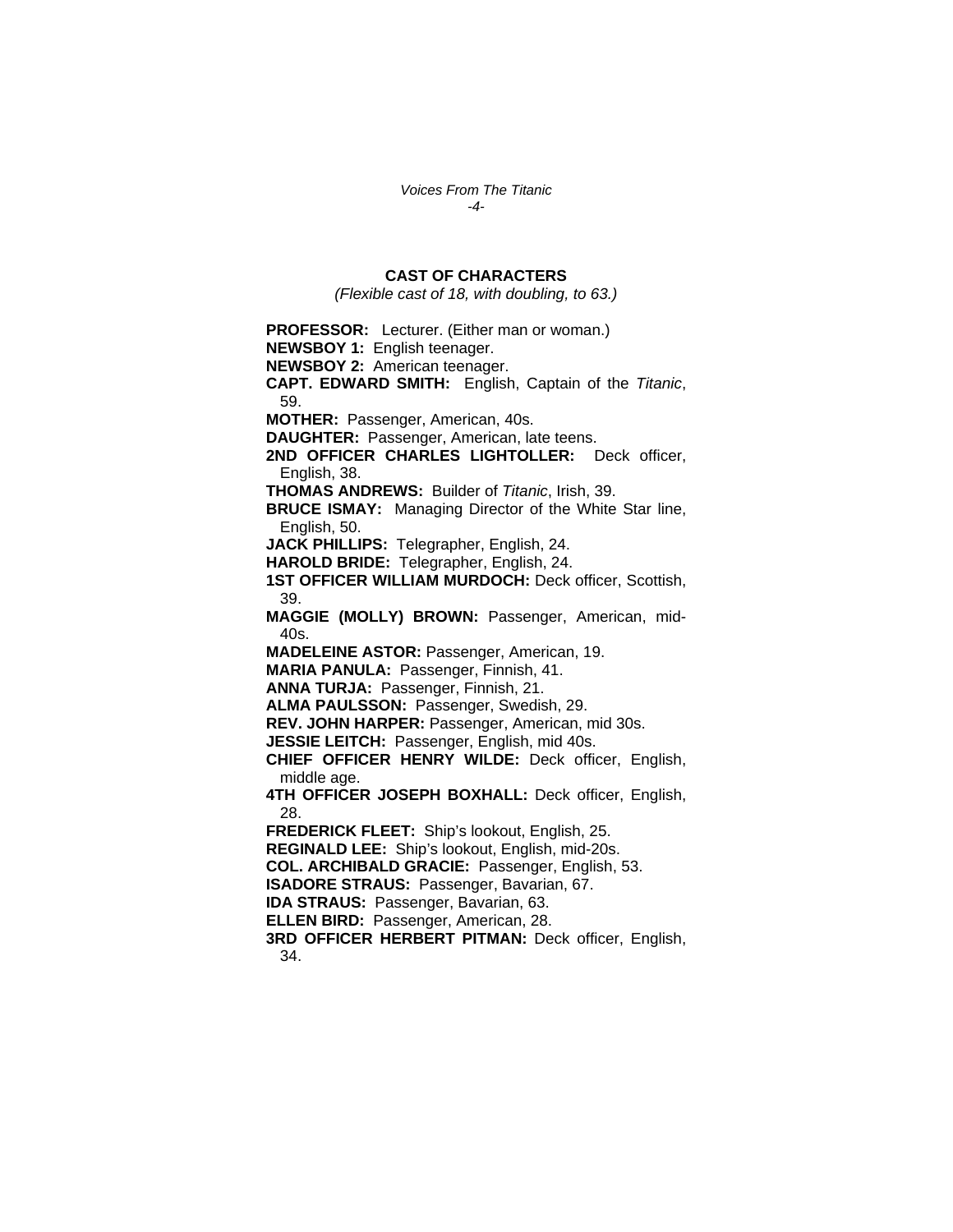*Voices From The Titanic -5-* 

**CHARLOTTE COLLYER:** Passenger, English, 31. **AMY STANLEY:** Passenger, English, 24. **WALLACE HARTLEY:** Orchestra leader, English, 34. **LAWRENCE BEESLEY:** Passenger, English, 34. **REV. ERNEST CARTER:** Passenger, English, 54. **LILLIAN CARTER:** Passenger, English, 44. **MARY SLOAN:** Passenger, English, mid-20s.

\*There are also other characters, GENTLEMAN, LADY, MAN, MAN 2, WOMAN, WOMAN 2, STEWARD, etc., and many OFFSTAGE VOICES, but these parts, like the others, should be double cast.

**SETTING:** The stage is set in a representative fashion, utilizing a series of platforms and step units, painted either dark gray or white. There is foremost a large platform, three feet in height, placed USC with a corner facing out; a large "mast" juts out of it straight up near the rear of the platform. On the mast is a ship's bell and old-fashioned ship's telephone. Step units behind it allow the actors access. On top of the platform on the DS corner is a white railing, reminiscent of the great ship's iron balustrades. A second, rectangular, platform is located DSR, two feet in height, running parallel to sight lines with a step unit running off SL. It, too, has a railing running along the DS edge. A third, rectangular, platform with the DS white railing, also about two feet in height with step unit, runs along sight lines SL.

**PROPS:** Large history book, brochure, ticket, messages, telegraphing equipment, writing pad, drinks, life jackets, two pistols.

**SOUND EFFECTS:** Sea gulls and waves, ship's whistle, ragtime music, string quartet playing gently, crowd noises, ship's bell sounding six times, large engines, distant, deepgrinding noise, chamber music, gun shots, low rumblings, crashing of glass, breaking furniture.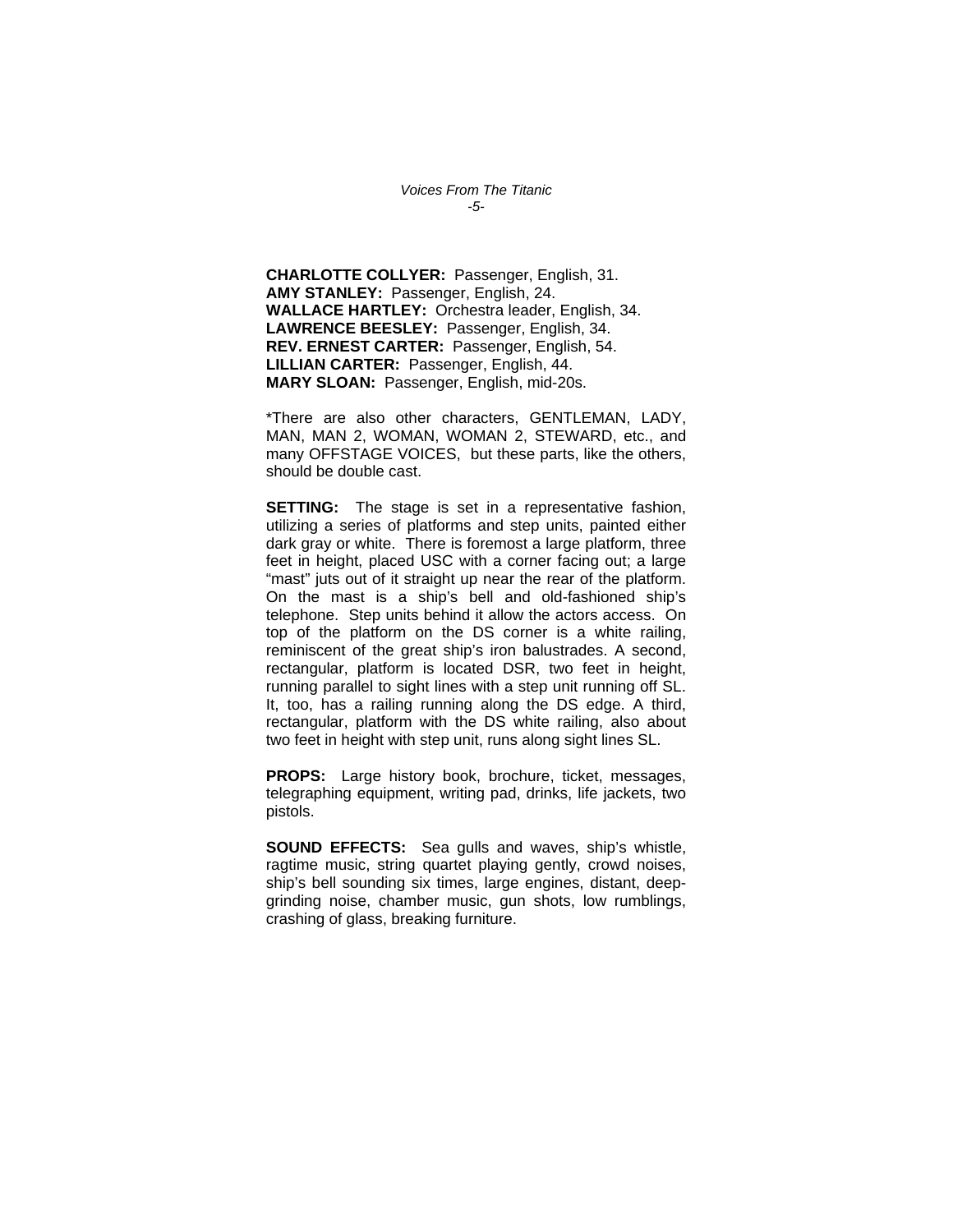## **Voices From The Titanic**

*(AT RISE: LIGHTS come up DSR and a PROFESSOR walks into the area, carrying a large history book. He looks out over the audience and opens his book.)* 

PROFESSOR: *(Reading.)* On April fourteenth, nineteen twelve, at eleven-forty p.m., the *RMS Titanic* struck an iceberg. The supposedly unsinkable ship soon took on water on the lower decks and, inside of three hours, sank beneath the North Atlantic. Unfortunately, there were not enough lifeboats aboard, and over fifteen-hundred lives were lost...and seven hundred and five saved. *(The SOUND of sea gulls and waves are heard as HE looks up.)* They say there was much bravery during those few hours, much more than we will ever know…

*(Suddenly, the air is pierced by the BLAST of a loud, deep ship's whistle. When the blast dies down, a sprightly ragtime MUSIC sounds. LIGHTS go down on the PROFESSOR. Then the cries of NEWSBOYS are heard.)* 

NEWSBOY 1: New luxury liner to set sail!

NEWSBOY 2: Latest in Goliath sea-going vessels from the White Star Line!

*(A solitary LIGHT comes up DSL on NEWSBOY 1.)* 

NEWSBOY 1: *Titanic* to set new standards in twentieth century!

*(A solitary LIGHT comes up DSR on NEWSBOY 2.)* 

NEWSBOY 2: Largest ship to ever set sail! NEWSBOY 1: Large liner the length of four city blocks! NEWSBOYS 1 and 2: *Titanic* ! Unsinkable!

*(A LIGHT comes up DSC on CAPT. EDWARD SMITH.)*